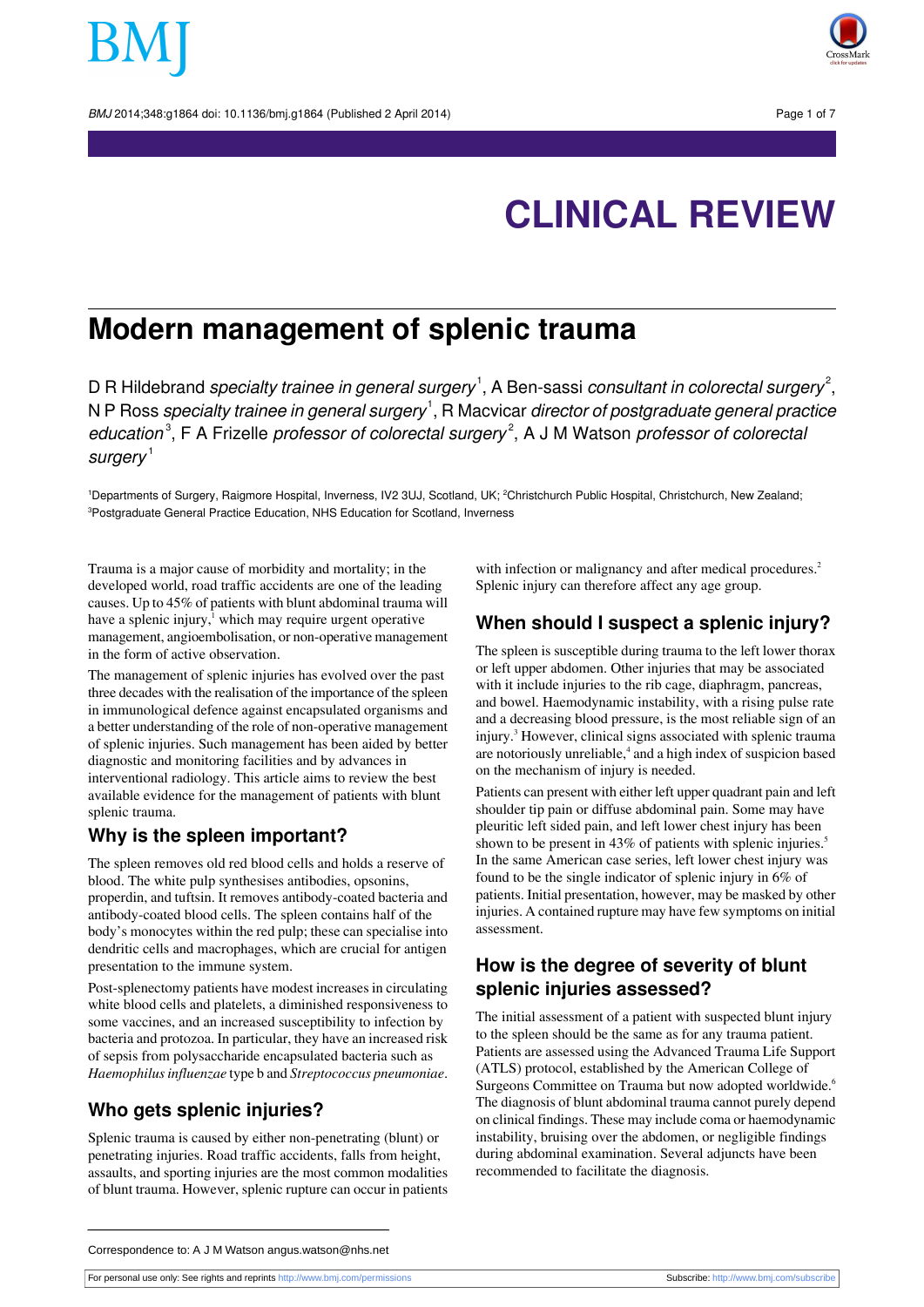#### **Summary points**

Initial resuscitation, diagnostic evaluation, and management of the trauma patient is based on protocols from Advanced Trauma Life Support (ATLS)

Further management of splenic injury depends on the haemodynamic stability of the patient

Splenic injury is graded (I through V) depending on the extent and depth of splenic haematoma and/or laceration identified on computed tomography scan

Low grade splenic injuries (I, II, and III) are suitable for non-operative management, although more recent evidence suggests that higher grades (IV and V) may also be suitable with the adjunct of angioembolisation

Early use (<72 hours post-injury) of chemical venous thromboprophylaxis in the form of low molecular weight heparin does not increase the risk of failure of non-operative management in splenic trauma, although no consensus exists on time post-injury to start treatment

#### **Sources and selection criteria**

We did a literature review by searching the Medline database to locate English language articles, using the terms "blunt splenic injury,"<br>"spleen," "trauma," "investigation," "computed tomography," "splenic angioembolisati carrying out a hand search of reference lists of relevant included studies.

We identified no randomised controlled trials (evidence level I) in this area, although large retrospective and prospective series do exist. The evidence is generally level II and III.

## **What is the role of imaging in suspected splenic injury?**

#### **Abdominal ultrasound**

Focused abdominal sonography for trauma (FAST) is a protocol driven abdominal ultrasound scan that can be performed by non-radiologists after specific training and is a core competency for all UK trainees in emergency medicine. Operators are trained to look for free intra-abdominal fluid. The ultrasound scan can be performed simultaneously with resuscitation and should take less than two minutes. FAST is particularly useful in haemodynamically unstable patients, as it is highly accessible, quick to perform, portable, and non-invasive. A survey of 96 North American regional trauma centres found that FAST is the preferred initial screening test after blunt abdominal trauma; 79% use this technique in preference to computed tomography scanning or diagnostic peritoneal lavage.<sup>7</sup> Diagnostic peritoneal lavage is done by infiltrating fluid into the peritoneal cavity through a cannula, salvaging it, and assessing it for the presence of blood or gut contents.

FAST is used to look for free abdominal fluid (sensitivity  $98\%$ <sup>8</sup>), which, when present, is presumed to be blood or gastrointestinal contents. The technique does, however, have limitations in obese patients, it is operator dependent, and intra-abdominal injuries may be missed as evidenced by a systematic review.<sup>9</sup> These include up to 25% of splenic and hepatic injuries, most renal injuries, and virtually all pancreatic, gut, and mesenteric injuries.<sup>10</sup> A negative ultrasound scan thus does not rule out injury, and computed tomography imaging is recommended in haemodynamically stable patients.<sup>10 11</sup> Patients most likely to have false negative FAST scans are those with head injuries. This may be due to the distracting nature of the injury, which may affect both the patient and the examiner, or to the liberal use of computed tomography in these patients, which may detect small volumes of free intra-abdominal fluid. Small volumes of intra-peritoneal fluid, in the context of major trauma, probably have little clinical effect, and this may explain why false negative results, in these patients, do not predict an adverse outcome.<sup>12</sup>

#### **Computed tomography**

Over the past 20 years, in the developed world, computed tomography scanning has become the gold standard for imaging in blunt abdominal trauma,<sup>13</sup> and in the identification of splenic injuries,<sup>14</sup> especially now that computed tomography scanners

are in close vicinity to resuscitation areas in accident and emergency departments. This has contributed to the development of non-operative management of blunt splenic trauma,<sup>15</sup> in some series increasing the frequency of non-operative management for equivalent injuries from  $11\%$  to  $71\%$ .<sup>16</sup>

A relatively simple protocol can be used for patients with blunt trauma, based on scanning the entire abdomen in the portal venous phase and a subsequent delayed excretory scan three to five minutes later if an injury is detected on the initial scan. No oral contrast is administered. The Royal College of Radiologists has issued guidelines on standardisation of computed tomography protocols, including splenic injuries protocols.<sup>17</sup>

Recently, however, a case series from Baltimore has shown that arterial phase imaging issuperior to portal venous phase imaging for the identification of pseudoaneurysm but inferior for the identification of active bleeding and parenchymal injury. Dual phase imaging resulted in a sensitivity of 90% for the identification of pseudoaneurysm, 97% for active bleeding, and 99% for both non-vascular injury and perisplenic haematoma. The specificity of dual phase imaging was 100% across all injuries, and the accuracy was 97%, 99%, 99%, and 98%, respectively.<sup>18</sup>

Computed tomography scanning does, however, have its limitations. It has been shown to underestimate the degree of splenic trauma,<sup>19</sup> and it is not reliable as an outcome predictor in adults who have complications as a result of blunt splenic trauma, such as delayed splenic bleeding or subphrenic abscess.<sup>20</sup>

#### **How are splenic injuries scaled?**

Initially, the Abbreviated Injury Scale was introduced in 1971.<sup>21</sup> However, in the 1980s the American Association for the Surgery of Trauma appointed an Organ Injury Scaling (OIS) Committee with the goal of developing a comprehensive scaling of specific organ injuries. The individual organ injuries were graded I (minimal), II (mild), III (moderate), IV (severe), V (massive), and VI (lethal).<sup>22</sup> Since originally devised in  $1987$ ,<sup>23</sup> the scales for spleen and liver have been revised, $24$  but no major alterations have been needed (tabl[e⇓](#page-6-0)). Recently, however, the "Baltimore computed tomography grading system" has been proposed and validated, and has been shown to better predict the requirement for intervention for splenic trauma, as it takes into account computed tomography findings of splenic vascular injuries such as active bleeding, pseudoaneurysm, and arteriovenous fistula.<sup>25</sup> Current recommendations suggest that the Baltimore system should be the one utilised in modern practice. $26$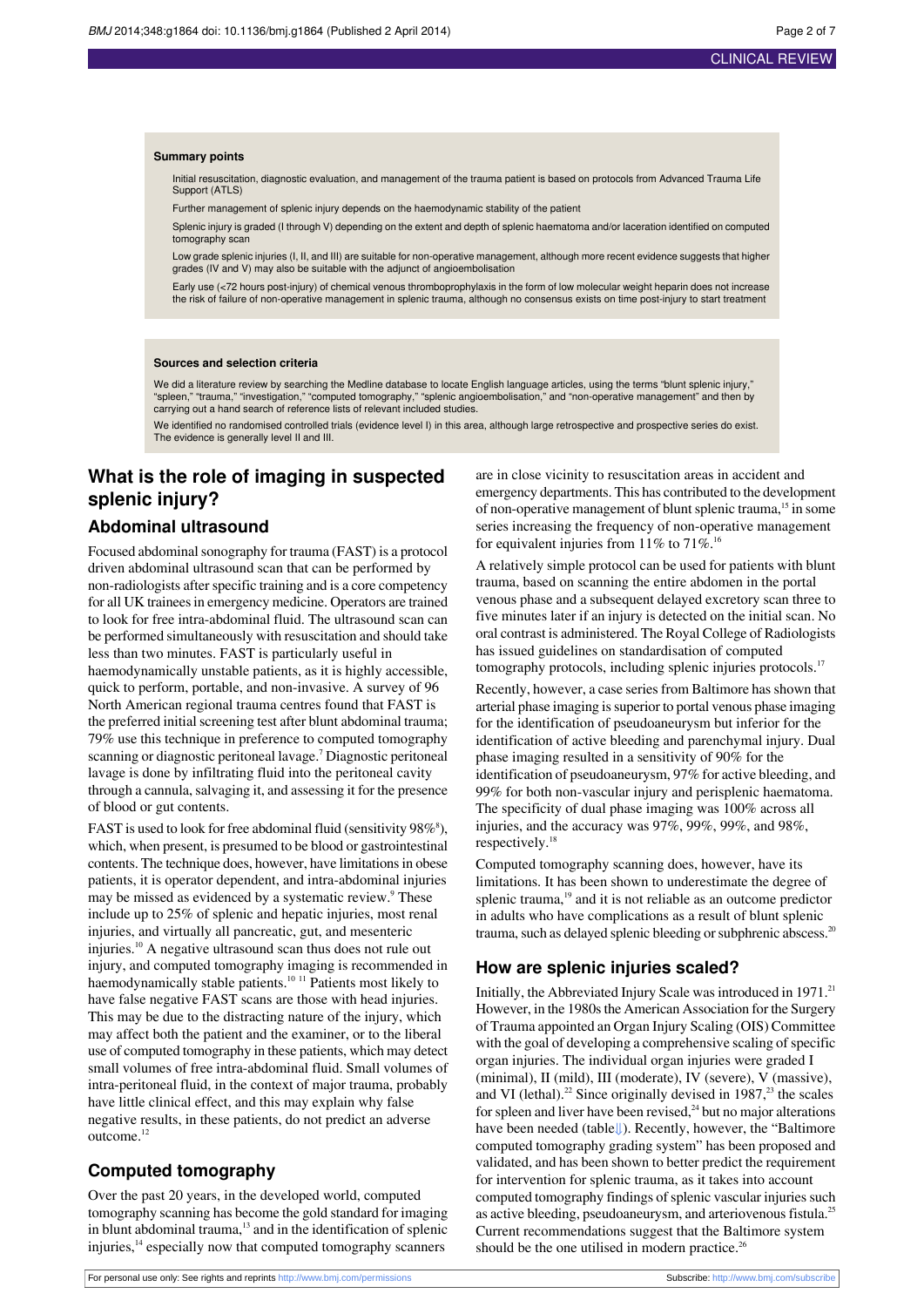#### **What happens when a splenic injury is diagnosed?**

Once a diagnosis of splenic injury is established, the management depends on the haemodynamic status of the patient, the presence of associated injuries to other abdominal organs, and the availability of resources such as further radiological investigations or interventions. Haemodynamically unstable patients with positive FAST scans require urgent surgical exploration, with the potential to proceed to splenectomy. However, haemodynamically stable patients with low grade splenic injuries, as determined by computed tomography scanning, may be candidates for non-operative management.

### **What is the evidence supporting non-operative management of splenic injuries?**

Non-operative management was first attempted in the paediatric population in the  $1960s$ ,<sup>27</sup> but it was not until the  $1980s$ —when CT scans became more widely available—that non-operative management was adapted for adult trauma patients.<sup>28</sup><sup>29</sup> A trend from splenectomy towards splenic conservation has been noted in many population based studies.<sup>30-33</sup>

A recent systematic review of 21 non-randomised studies of non-operative management suggests that it now represents the gold standard treatment for minor splenic trauma and is associated with decreased mortality in severe splenic trauma (4.8% compared with 13.5% for operative management). The authors concluded, however, that for higher grades of splenic injury, the evidence is more difficult to interpret because of the substantial heterogeneity of expertise among different hospitals and potentially inappropriate comparison groups. On the basis of their interpretation of the evidence, they postulated that non-operative management can be the initial treatment in some cases of severe splenic trauma; however, the decision between operative and non-operative management depends on careful risk-benefit analysisfor each patient, as well as on the expertise of the surgeon and of the multidisciplinary hospital team.<sup>34</sup>

## **What is the role of splenic angioembolisation in the management of splenic injuries?**

Angioembolisation, a technique carried out in the main by interventional radiologists, uses wire-guided catheters under radiographic guidance within the vascular tree to both image and potentially occlude vessels, thus stopping haemorrhage. Embolisation techniques include using mechanical (metal coils, embolisation particles) or chemical agents (gelfoam, sclerosant chemicals, thrombin) to achieve occlusion of a vessel either proximal or distal to the site of haemorrhage. This was first reported in the management of blunt splenic injuries in 1981.<sup>35</sup> Since then, large numbers of studies, none of which has been a randomised controlled trial, have been published, with varying results, outcomes, and recommendations. This paucity of high quality evidence makes forming guidelines challenging. However, American guidelines based on level II evidence suggest that patients with a grade >III injury, presence of contrast blush (intravenous contrast extravasation) on computed tomography, moderate haemoperitoneum, or evidence of ongoing splenic bleeding should be considered for splenic angioembolisation.<sup>36</sup>

A retrospective review in four US level 1 trauma units found that of 140 patients having splenic angioembolisation for grade IV and V injuries, 80% were successfully managed non-operatively,<sup>37</sup> and results have improved since then. A more recent retrospective review of 499 blunt splenic trauma patients, of whom 41 (8.2%) required splenic angioembolisation, found that this was associated with a decreased risk of splenectomy  $(P=0.003)$ .<sup>38</sup> Similar findings were recently reported by a large multicentre series from four level 1 trauma centres in the United States, showing that centres using high volumes of angioembolisation for splenic injuries (defined as >10% of cases) have significantly higher rates of splenic salvage than those using the technique less frequently. $39$ 

Large case series have shown that major complications including splenic infarction, abscess formation, cyst formation, contrast induced renal impairment, and bleeding occur in 14-29% of cases and minor complications such as pyrexia, left pleural effusion, and coil migration in 34-62% of cases.<sup>40</sup> A recent meta-analysis of angioembolisation in 479 blunt splenic trauma patients compared the difference in outcomes between proximal and distal splenic artery embolisation.<sup>41</sup> Proximal embolisation was performed significantly more often than distal embolisation  $(60.3\% \text{ v } 33.2\%; P<0.001)$ , with a combination of techniques being applied in 6.5% of cases. Overall, the rate of failure of splenic angioembolisation was 10.2% (range 0-33%), and rates of failure due to re-bleeding, requiring splenectomy, ranged from 4.7% to 9.0%. This occurred more commonly, but not significantly so, after distal embolisation. The rate of major infarcts requiring splenectomy ranged from 0% to 0.5% in proximal embolisation and from 1.6% to 3.8% in distal embolisation, but again this was not statistically significant. Infectious complications requiring a splenectomy occurred in four patients, all after proximal embolisation. Minor complications occur more commonly after distal embolisation than after proximal embolisation. This is principally explained by higher rates of segmental infarctions following distal embolisation and is of little clinical relevance. The role of antibiotics after splenic angioembolisation to avoid abscess is uncertain.

### **Are there any intraoperative alternatives to splenectomy for management of haemodynamically stable patients?**

Splenic salvage should be attempted only in haemodynamically stable patients undergoing trauma laparotomy for other injuries. In more than 97% of patients taken to theatre, splenectomy rather than splenic salvage is the outcome.<sup>42</sup> Salvage methods include the application of a topical haemostatic agent such as fibrin glue, which in an American case series resulted in haemostasis after one application in most patients, successful splenic salvage, and no returns to theatre. $4\overline{3}$  This can be used in both splenic and hepatic trauma, but outcome data are lacking in the literature. The use of an absorbable polyglycolic acid mesh that is wrapped around the injured spleen to aid haemostasis and facilitate the insertion of sutures to complete haemostasis is another useful technique.<sup>44 45</sup> Recently, the use of a linear stapling device with the adjunct of a topical haemostatic agent to preserve part of the spleen has been described.<sup>46</sup> Patients who are unstable should proceed directly to laparotomy, with splenectomy if the haemorrhage is not controlled. Re-implantation of splenic tissue in an attempt to preserve immunological function is technically feasible,<sup>47-49</sup> although the true value of this in terms of immunological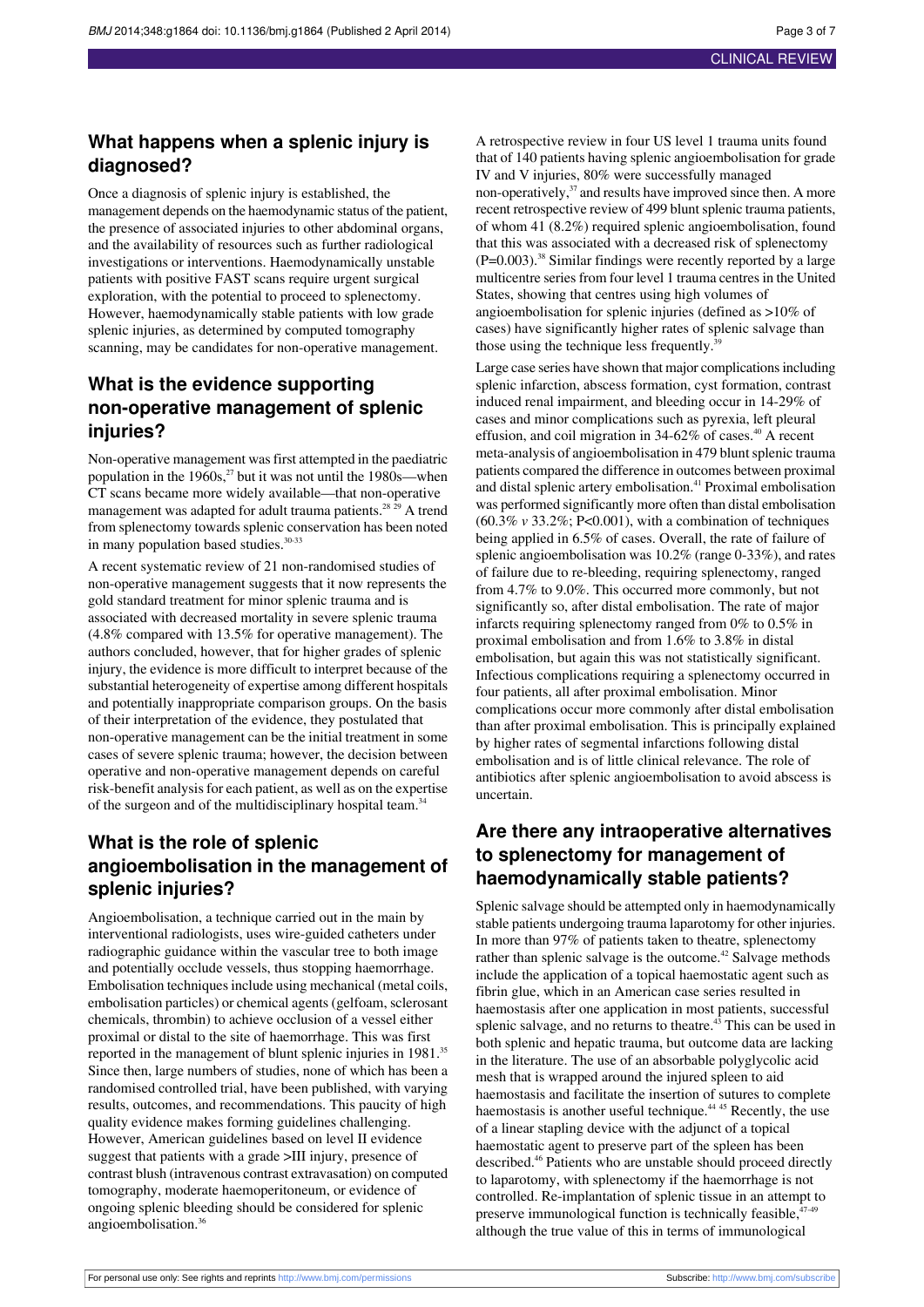function and the prevention of overwhelming post-splenectomy sepsis is unproven.<sup>50 51</sup>

#### **Does laparoscopy have a role in the management of splenic injuries?**

The Society of American Gastrointestinal and Endoscopic Surgeons' guidelines on laparoscopy for trauma accept that diagnostic laparoscopy is technically feasible and safe when applied to selected trauma patients. This includes those with a suspected intra-abdominal injury that is not proven during imaging, who are haemodynamically stable, and without evidence of another injury requiring laparotomy. Diagnostic laparoscopy can potentially decrease the number of negative exploratory laparotomies performed.<sup>52</sup>

On review of the literature, only a handful of case reports and case series consider the use of laparoscopy in blunt splenic injuries. Splenic conservation with the appliance and use of haemostatic agents laparoscopically has been reported.<sup>53 54</sup> Several institutions have reported case series on the use of laparoscopic splenectomy in trauma.<sup>55 56</sup> One of the largest series from Italy included 10 consecutive patients with no mortality or morbidity related to the laparoscopic approach.<sup>57</sup> This is not routine practice at present.

### **What is the role of vaccination in patients with splenic injuries?**

For patients in whom splenectomy is necessary, overwhelming post-splenectomy sepsis is a concern and has been recognised for around 40 years.<sup>58</sup> Current UK recommendations, based on level 2 and 3 evidence, are that vaccines should be administered either two weeks before or two weeks after splenectomy to increase the immunological benefit. Splenectomy patients or those with functional hyposplenism should receive pneumococcal vaccine, *Haemophilusinfluenzae* type b conjugate vaccine, and meningococcal conjugate vaccine, as well as annual influenza immunisation. Lifelong prophylactic antibiotics(oral penicillins or macrolides) should be offered to those at high risk of pneumococcal infection. The high risk group comprises patients aged under 16 years or over 50 years, those with an inadequate serological response to pneumococcal vaccination or a history of previous invasive pneumococcal disease, and those in whom a splenectomy was carried out for haematological malignancy. Counselling regarding the risks and benefits of lifelong antibiotics should be offered to patients not at high risk of infection, and a decision to discontinue may be appropriate. All splenectomy patients should carry an emergency supply of antibiotics as well as a medical alert card.<sup>59</sup>

Routine immunisation for patients with splenic injuries managed conservatively is not recommended. Although concerns have been raised about splenic immune function after non-operative management with or without splenic angioembolisation, evidence seems to be emerging that immune function is reasonably well preserved. Phagocytic function of the spleen in patients who have undergone splenic angioembolisation has been measured by analysis of blood for the presence of Howell-Jolly bodies, and very few patients seem to show evidence of hyposplenism.<sup>60-62</sup>

## **How should patients who have had non-operative management of splenic injury be followed up?**

No guidelines or follow-up protocols as to the outpatient management of patients who have had non-operative management of a splenic injury are available. In a prospective audit, no alteration in clinical management was made on the basis of repeat inpatient or outpatient imaging,<sup>19</sup> and a recent survey of American clinicians has shown no consensus regarding the duration of in-hospital monitoring and the timing of mobilisation and return to full activities including work and contact sports.<sup>63</sup> Similarly, no consensus exists on the time post-injury to start chemical venous thromboprophylaxis in the form of low molecular weight heparin; however, early use (<72 hours post-injury) does not increase the risk of failure of non-operative management.<sup>64 65</sup> An American case series reviewed 691 patients admitted with blunt abdominal trauma and concluded that late failure of non-operative management occurs infrequently, unpredictably, and almost always in patients who are still in hospital for associated injuries.<sup>66</sup>

## **What is the overall survival after splenic injury?**

Mortality rates after splenic injury are difficult to quantify, as a proportion of trauma patients will die before admission to hospital, and many of those who die in hospital will die as a result of the overall severity of other injuries. A US cohort study of more than 33 000 trauma patients with splenic injuries found an in-hospital mortality rate of 6.1%. Mortality varied between states  $(2.1-9.2\%)$ .<sup>67</sup>

A large European cohort study of more than 13 000 trauma patients, of whom 1630 had splenic trauma, has been recently reported. Of these splenic injuries, 18.1% were grade II, 28% were grade III, 29.8% were grade IV, and 24.1% were grade V. Splenectomy was carried out in 46.5% of patients: 10.8% of grade II, 23.2% of grade III, 65.2% of grade IV, and 77.4% of grade V. In-hospital mortality after splenectomy was 24.8% compared with 22.2% in patients without splenectomy; however, the overall injury severity scores were very similar and are likely to account for the mortality rates.<sup>68</sup>

Contributors: DH and AB-s prepared the manuscript. NPR, RM, and FAF edited the manuscript. AJMW was responsible for the concept of the manuscript, was involved in the editing, and is the guarantor.

Competing interests: We have read and understood the BMJ Group policy on declaration of interests and declare the following interests: none.

Provenance and peer review: Not commissioned; externally peer reviewed.

- 1 Costa G, Tierno SM, Tomassini F, Venturini L, Frezza B, Cancrini G, et al. The epidemiology and clinical evaluation of abdominal trauma: an analysis of a multidisciplinary trauma registry. Ann Ital Chir 2010;81:95-102.
- 2 Aubrey-Bassler FK, Sowers N. 613 cases of splenic rupture without risk factors or previously diagnosed disease: a systematic review. BMC Emerg Med 2012;12:11.
- 3 Gutierrez G, Reines HD, Wulf-Gutierrez ME. Clinical review: hemorrhagic shock. Crit Care 2004;8:373-81. 4 Schurink GW, Bode PJ, van Luijt PA, van Vugt AB. The value of physical examination in
- the diagnosis of patients with blunt abdominal trauma: a retrospective study. Injury 1997;28:261-5.
- 5 Schneir A, Holmes JF. Clinical findings in patients with splenic injuries: are injuries to the left lower chest important? Cal J Emerg Med 2001;2:33-6.
- 6 Kortbeek JB, Al Turki SA, Ali J, Antoine JA, Bouillon B, Brasel K, et al. Advanced trauma life support, 8th edition, the evidence for change. *J Trauma* 2008;64:1638-50.<br>7 Boulanger BR, Kearney PA, Brenneman FD, Tsuei B, Ochoa J. Utilization of FAST (focused
- assessment with sonography for trauma) in 1999: results of a survey of North American trauma centers. Am Surg 2000;66:1049-55.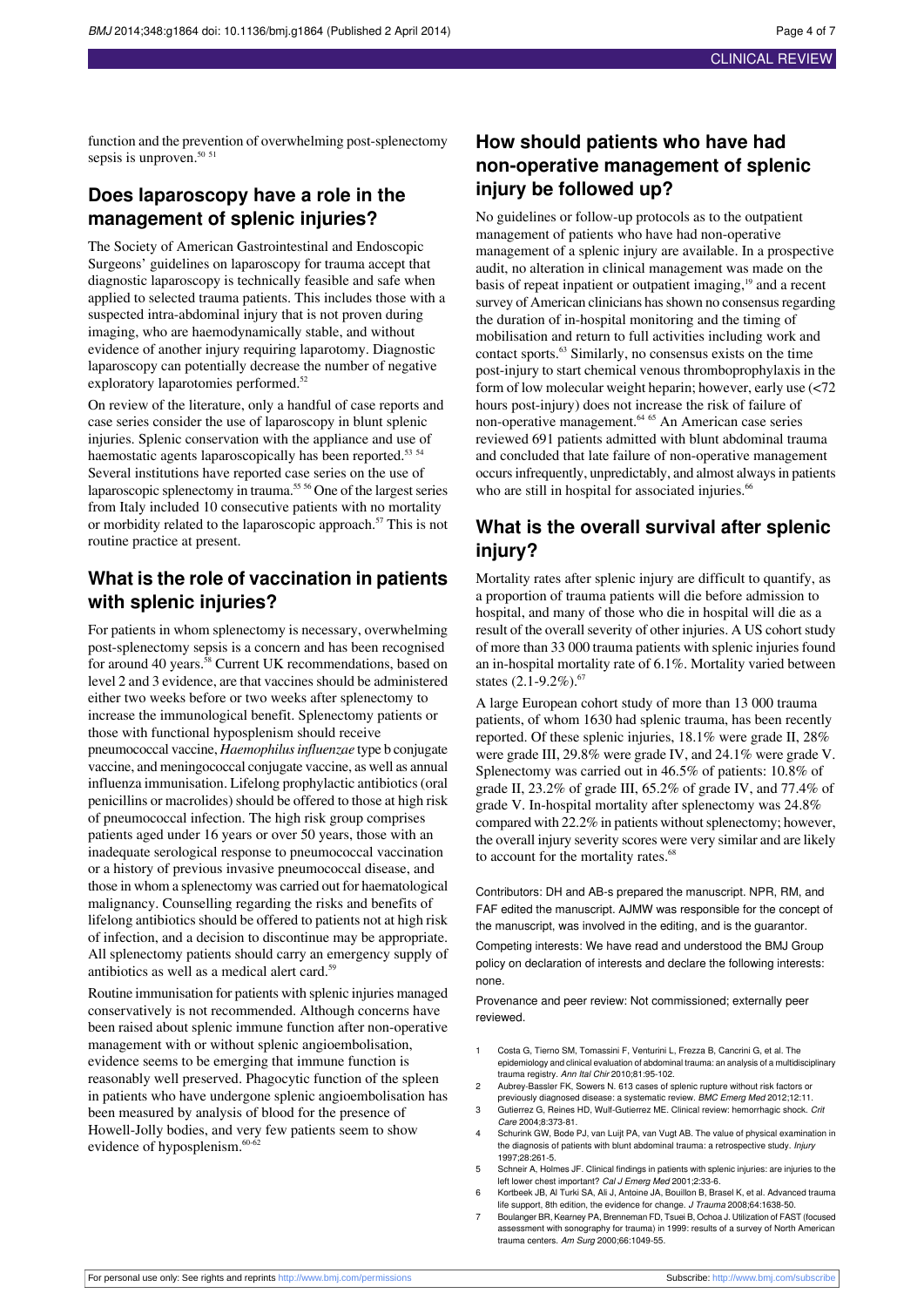#### **Additional educational resources**

The Eastern Association for the Surgery of Trauma [\(www.east.org/resources/treatment-guidelines/blunt-splenic-injury,-selective](http://www.east.org/resources/treatment-guidelines/blunt-splenic-injury%2C-selective-nonoperative-management-of)[nonoperative-management-of\)](http://www.east.org/resources/treatment-guidelines/blunt-splenic-injury%2C-selective-nonoperative-management-of)—A review of management guidelines for healthcare professionals

UpToDate ([www.uptodate.com/contents/management-of-splenic-injury-in-the-adult-trauma-patient](http://www.uptodate.com/contents/management-of-splenic-injury-in-the-adult-trauma-patient))—A review of splenic anatomy and physiology, and diagnostic and management strategies for splenic injuries for healthcare professionals

National Trauma Data Bank [\(www.facs.org/trauma/ntdb/index.html](http://www.facs.org/trauma/ntdb/index.html))—American trauma database; information on trauma programmes, research, and education for healthcare professionals

Trauma.org ([www.trauma.org/archive/trauma.html](http://www.trauma.org/archive/trauma.html))—Trauma and critical care educational resources for professionals

- 8 Rothlin MA, Naf R, Amgwerd M, Candinas D, Frick T, Trentz O. Ultrasound in blunt abdominal and thoracic trauma. J Trauma 1993;34:488-95.
- 9 Stengel D, Bauwens K, Sehouli J, Porzsolt F, Rademacher G, Mutze S, et al. Systematic review and meta-analysis of emergency ultrasonography for blunt abdominal trauma. Br J Surg 2001;88:901-12.
- 10 Shuman WP, Ralls PW, Balfe DM, Bree RL, DiSantis DJ, Glick SN, et al. Imaging of blunt abdominal trauma. American College of Radiology: ACR appropriateness criteria. Radiology 2000;215(suppl):143-51.
- 11 Smith J. Focused assessment with sonography in trauma (FAST): should its role be reconsidered? Postgrad Med J 2010;86:285-91.
- 12 Laselle BT, Byyny RL, Haukoos JS, Krzyzaniak SM, Brooks J, Dalton TR, et al. False-negative FAST examination: associations with injury characteristics and patient outcomes. Ann Emerg Med 2012;60:326-34.e3.
- 13 Barquist ES, Pizano LR, Feuer W, Pappas PA, McKenney KA, LeBlang SD, et al. Interand intrarater reliability in computed axial tomographic grading of splenic injury: why so many grading scales? J Trauma 2004;56:334-8.
- 14 Federle MP, Griffiths B, Minagi H, Jeffrey RB Jr. Splenic trauma: evaluation with CT. Radiology 1987;162:69-71.
- 15 Scatamacchia SA, Raptopoulos V, Fink MP, Silva WE. Splenic trauma in adults: impact of CT grading on management. Radiology 1989;171:725-9.
- 16 Brasel KJ, DeLisle CM, Olson CJ, Borgstrom DC. Splenic injury: trends in evaluation and management. J Trauma 1998;44:283-6.
- 17 Royal College of Radiologists. Standards of practice and guidance for trauma radiology in severely injured patients. Royal College of Radiologists, 2011.
- 18 Boscak AR, Shanmuganathan K, Mirvis SE, Fleiter TR, Miller LA, Sliker CW, et al. Optimizing trauma multidetector CT protocol for blunt splenic injury: need for arterial and portal venous phase scans. Radiology 2013;268:79-88.
- 19 Shapiro MJ, Krausz C, Durham RM, Mazuski JE. Overuse of splenic scoring and computed tomographic scans. J Trauma 1999;47:651-8.
- 20 Mirvis SE, Whitley NO, Gens DR. Blunt splenic trauma in adults: CT-based classification and correlation with prognosis and treatment. Radiology 1989;171:33-9.
- 21 Rating the severity of tissue damage: I. The abbreviated scale. JAMA 1971;215:277-80. Moore EE, Moore FA. American Association for the Surgery of Trauma Organ Injury Scaling: 50th anniversary review article of the Journal of Trauma. J Trauma 2010;69:1600-1.
- 23 Moore EE, Shackford SR, Pachter HL, McAninch JW, Browner BD, Champion HR, et al. Organ injury scaling: spleen, liver, and kidney. J Trauma 1989;29:1664-6.
- 24 Moore EE, Cogbill TH, Jurkovich GJ, Shackford SR, Malangoni MA, Champion HR. Organ injury scaling: spleen and liver (1994 revision). J Trauma 1995;38:323-4.
- 25 Marmery H, Shanmuganathan K, Alexander MT, Mirvis SE. Optimization of selection for nonoperative management of blunt splenic injury: comparison of MDCT grading systems. AJR Am J Roentgenol 2007;189:1421-7.
- 26 Olthof DC, van der Vlies CH, Scheerder MJ, de Haan RJ, Beenen LF, Goslings JC, et al. Reliability of injury grading systems for patients with blunt splenic trauma. Injury 2014;45:146-50.
- 27 Upadhyaya P, Simpson JS. Splenic trauma in children. Surg Gynecol Obstet 1968;126:781-90.
- 28 Mucha P Jr, Daly RC, Farnell MB. Selective management of blunt splenic trauma. J Trauma 1986;26:970-9.
- 29 Longo WE, Baker CC, McMillen MA, Modlin IM, Degutis LC, Zucker KA. Nonoperative management of adult blunt splenic trauma: criteria for successful outcome. Ann Surg 1989;210:626-9.
- 30 Peitzman AB, Heil B, Rivera L, Federle MB, Harbrecht BG, Clancy KD, et al. Blunt splenic injury in adults: multi-institutional study of the Eastern Association for the Surgery of Trauma. J Trauma 2000;49:177-87, discussion 187-9.
- 31 Garber BG, Mmath BP, Fairfull-Smith RJ, Yelle JD. Management of adult splenic injuries in Ontario: a population-based study. *Can J Surg* 2000;43:283-8.<br>32 Bee TK, Croce MA, Miller PR, Pritchard FE, Fabian TC. Failures of splenic nonoperative
- management: is the glass half empty or half full? J Trauma 2001;50:230-6.
- 33 Velmahos GC, Zacharias N, Emhoff TA, Feeney JM, Hurst JM, Crookes BA, et al. Management of the most severely injured spleen: a multicenter study of the Research Consortium of New England Centers for Trauma (ReCONECT). Arch Surg 2010;145:456-60.
- 34 Cirocchi R, Boselli C, Corsi A, Farinella E, Listorti C, Trastulli S, et al. Is non-operative management safe and effective for all splenic blunt trauma? A systematic review. Crit Care 2013;17:R185.
- 35 Sclafani SJ. The role of angiographic hemostasis in salvage of the injured spleen. Radiology 1981;141:645-50.
- 36 Stassen NA, Bhullar I, Cheng JD, Crandall ML, Friese RS, Guillamondegui OD, et al. Selective nonoperative management of blunt splenic injury: an Eastern Association for the Surgery of Trauma practice management guideline. J Trauma Acute Care Surg 2012;73(5 suppl 4):S294-300.
- 37 Haan JM, Biffl W, Knudson MM, Davis KA, Oka T, Majercik S, et al. Splenic embolization revisited: a multicenter review. J Trauma 2004;56:542-7.
- 38 Jeremitsky E, Kao A, Carlton C, Rodriguez A, Ong A. Does splenic embolization and grade of splenic injury impact nonoperative management in patients sustaining blunt splenic trauma? Am Surg 2011;77:215-20.
- 39 Banerjee A, Duane TM, Wilson SP, Haney S, O'Neill PJ, Evans HL, et al. Trauma center variation in splenic artery embolization and spleen salvage: a multicenter analysis. J Trauma Acute Care Surg 2013;75:69-74, discussion 74-5.
- 40 Ekeh AP, Khalaf S, Ilyas S, Kauffman S, Walusimbi M, McCarthy MC. Complications arising from splenic artery embolization: a review of an 11-year experience. Am J Surg 2013;205:250-4, discussion 254.
- 41 Schnuriger B, Inaba K, Konstantinidis A, Lustenberger T, Chan LS, Demetriades D. Outcomes of proximal versus distal splenic artery embolization after trauma: a systematic review and meta-analysis. J Trauma 2011;70:252-60.
- 42 Renzulli P, Gross T, Schnuriger B, Schoepfer AM, Inderbitzin D, Exadaktylos AK, et al. Management of blunt injuries to the spleen. Br J Surg 2010;97:1696-703.
- 43 Ochsner MG, Maniscalco-Theberge ME, Champion HR. Fibrin glue as a hemostatic agent in hepatic and splenic trauma. J Trauma 1990;30:884-7.
- Delany HM, Ivatury RR, Blau SA, Gleeson M, Simon R, Stahl WM. Use of biodegradab (PGA) fabric for repair of solid organ injury: a combined institution experience. Injury 1993;24:585-9.
- 45 Louredo AM, Alonso A, de Llano JJA, Diez LM, Alvarez JL, del Riego FJ. Usefulness of absorbable meshes in the management of splenic trauma. Cir Esp 2005;77:145-52.
- 46 Costamagna D, Rizzi S, Zampogna A, Alonzo A. Open partial splenectomy for trauma using GIA-Stapler and FloSeal matrix haemostatic agent. BMJ Case Rep 2010;2010:10.1136/bcr.01.2010.2601.
- 47 Millikan JS, Moore EE, Moore GE, Stevens RE. Alternatives to splenectomy in adults after trauma: repair, partial resection, and reimplantation of splenic tissue. Am J Surg 1982;144:711-6.
- Weber T, Hanisch E, Baum RP, Seufert RM. Late results of heterotopic autotransplantation of splenic tissue into the greater omentum. World J Surg 1998;22:883-9.
- 49 Leemans R, Manson W, Snijder JA, Smit JW, Klasen HJ, The TH, et al. Immune response capacity after human splenic autotransplantation: restoration of response to individual pneumococcal vaccine subtypes. Ann Surg 1999;229:279-85.
- 50 Ludtke FE, Mack SC, Schuff-Werner P, Voth E. Splenic function after splenectomy for trauma: role of autotransplantation and splenosis. Acta Chir Scand 1989;155:533-9.
- 51 Pisters PW, Pachter HL. Autologous splenic transplantation for splenic trauma. Ann Surg 1994;219:225-35.
- 52 Hori Y, SAGES Guidelines Committee. Diagnostic laparoscopy guidelines: this guideline was prepared by the SAGES Guidelines Committee and reviewed and approved by the Board of Governors of the Society of American Gastrointestinal and Endoscopic Surgeons (SAGES), November 2007. Surg Endosc 2008;22:1353-83.
- 53 Shen HB, Lu XM, Zheng QC, Cai XT, Zhou H, Fei KL. Clinical application of laparoscopic spleen-preserving operation in traumatic spleen rupture. Chin J Traumatol 2005;8:293-6.
- Orcalli F, Elio A, Veronese E, Frigo F, Salvato S, Residori C. Conservative laparoscopy in the treatment of posttraumatic splenic laceration using microfiber hemostatic collagen: three case histories. Surg Laparosc Endosc 1998;8:445-8.
- 55 Nasr WI, Collins CL, Kelly JJ. Feasibility of laparoscopic splenectomy in stable blunt trauma: a case series. J Trauma 2004;57:887-9.
- 56 Huscher CG, Mingoli A, Sgarzini G, Brachini G, Ponzano C, Di Paola M, et al. Laparoscopic treatment of blunt splenic injuries: initial experience with 11 patients. Surg Endosc 2006;20:1423-6.
- 57 Carobbi A, Romagnani F, Antonelli G, Bianchini M. Laparoscopic splenectomy for severe blunt trauma: initial experience of ten consecutive cases with a fast hemostatic technique. Surg Endosc 2010;24:1325-30.
- Singer DB. Postsplenectomy sepsis. Perspect Pediatr Pathol 1973;1:285-311.
- 59 Davies JM, Lewis MP, Wimperis J, Rafi I, Ladhani S, Bolton-Maggs PH, et al. Review of guidelines for the prevention and treatment of infection in patients with an absent or dysfunctional spleen: prepared on behalf of the British Committee for Standards in Haematology by a working party of the Haemato-Oncology task force. Br J Haematol 2011;155:308-17.
- 60 Bessoud B, Duchosal MA, Siegrist CA, Schlegel S, Doenz F, Calmes JM, et al. Proximal splenic artery embolization for blunt splenic injury: clinical, immunologic, and ultrasound-Doppler follow-up. J Trauma 2007;62:1481-6.
- 61 Pirasteh A, Snyder LL, Lin R, Rosenblum D, Reed S, Sattar A, et al. Temporal assessment of splenic function in patients who have undergone percutaneous image-guided splenic artery embolization in the setting of trauma. J Vasc Interv Radiol 2012;23:80-2.
- 62 Skattum J, Naess PA, Gaarder C. Non-operative management and immune function after splenic injury. Br J Surg 2012;99(suppl 1):59-65.
- Fata P, Robinson L, Fakhry SM. A survey of EAST member practices in blunt splenic injury: a description of current trends and opportunities for improvement. J Trauma 2005;59:836-41, discussion 841-2.
- Eberle BM, Schnuriger B, Inaba K, Cestero R, Kobayashi L, Barmparas G, et al. Thromboembolic prophylaxis with low-molecular-weight heparin in patients with blunt solid abdominal organ injuries undergoing nonoperative management: current practice<br>and outcomes. J Trauma 2011;70:141-6, discussion 147.
- 65 Alejandro KV, Acosta JA, Rodriguez PA. Bleeding manifestations after early use of low-molecular-weight heparins in blunt splenic injuries. Am Surg 2003;69:1006-9.
- 66 Crawford RS, Tabbara M, Sheridan R, Spaniolas K, Velmahos GC. Early discharge after nonoperative management for splenic injuries: increased patient risk caused by late failure? Surgery 2007;142:337-42.
- 67 Hamlat CA, Arbabi S, Koepsell TD, Maier RV, Jurkovich GJ, Rivara FP. National variation in outcomes and costs for splenic injury and the impact of trauma systems: a population-based cohort study. Ann Surg 2012;255:165-70.
- .<br>Heuer M, Taeger G, Kaiser GM, Nast-Kolb D, Kuhne CA, Ruchholtz S, et al. No further incidence of sepsis after splenectomy for severe trauma: a multi-institutional experience of the trauma registry of the DGU with 1,630 patients. Eur J Med Res 2010;15:258-65.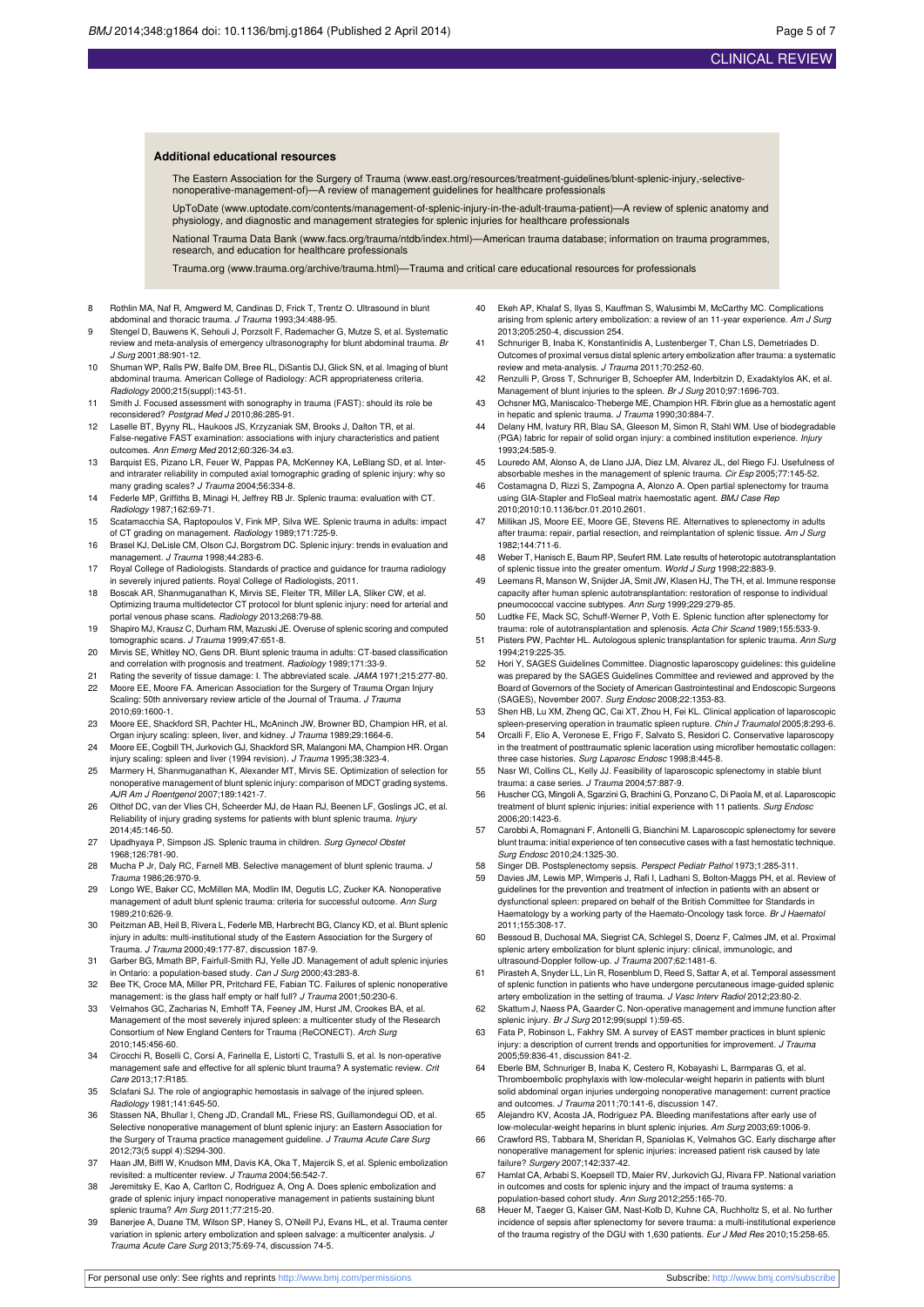Cite this as: BMJ 2014;348:g1864 © BMJ Publishing Group Ltd 2014